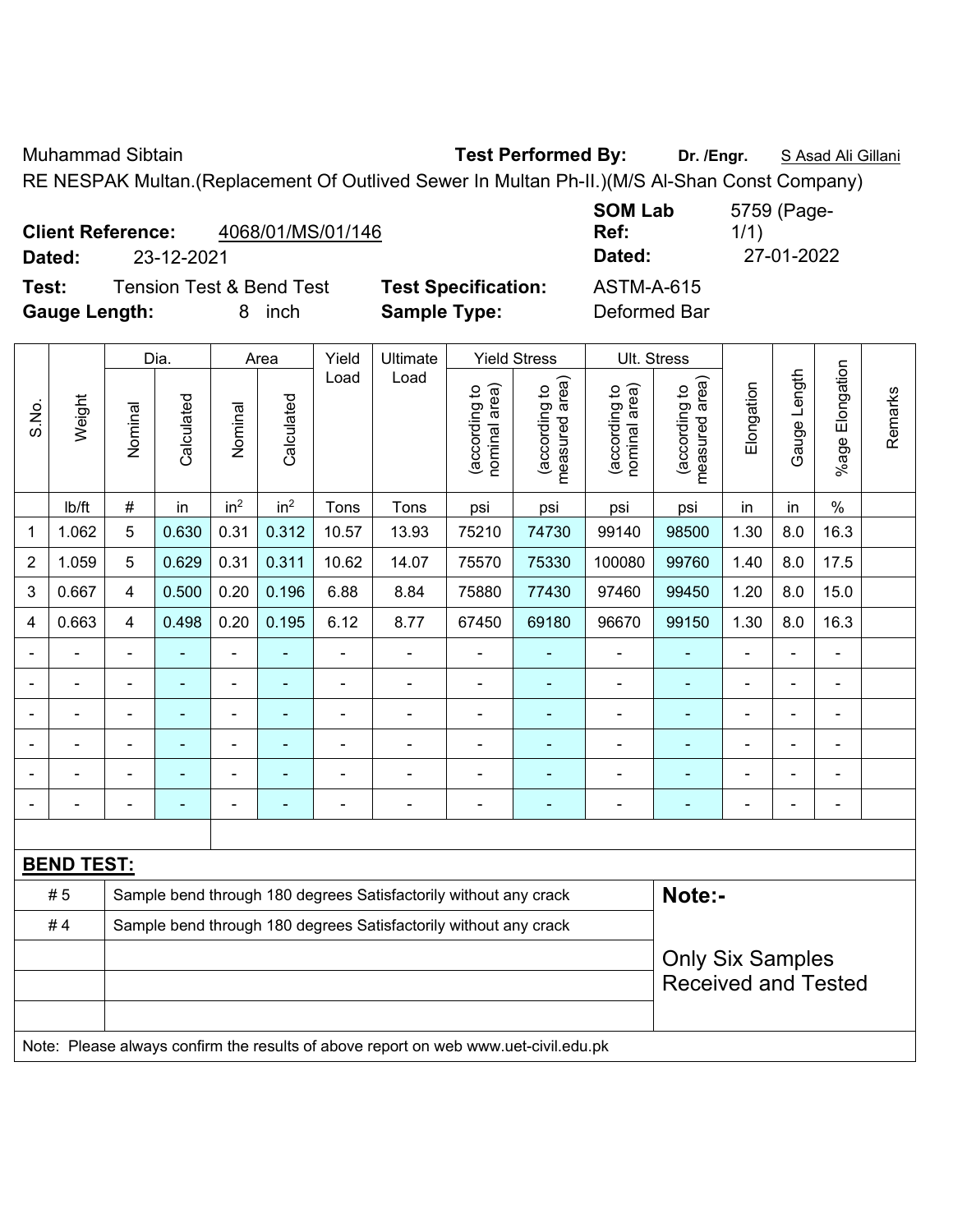Abdul Ghafar **Test Performed By:** Dr. /Engr. **Rizwan Azam** 

PM Liberty Builders.( Const. Of Zee Avenue-Ramada Hotel & Suites 17-A Cooper Rd,Lahore)

## **Client Reference:** ST/UET/20220127

**Dated:** 27-01-2022 **Dated:** 27-01-2022

**Test:** Tension Test & Bend Test **Test Specification:** ASTM-A-615 **Gauge Length:** 8 inch **Sample Type:** Deformed Bar (Batala Premium)

| <b>SOM Lab</b> | 5761 (Page- |
|----------------|-------------|
| Ref:           | 1/1)        |
| Dated:         | 27-01-2022  |

|                |                      |                                                                  | Dia.                     |                 | Area            | Yield | Ultimate                                                                            |                                | <b>Yield Stress</b>             | Ult. Stress                    |                                    |                |                |                       |         |
|----------------|----------------------|------------------------------------------------------------------|--------------------------|-----------------|-----------------|-------|-------------------------------------------------------------------------------------|--------------------------------|---------------------------------|--------------------------------|------------------------------------|----------------|----------------|-----------------------|---------|
| S.No.          | Weight               | Nominal                                                          | Calculated               | Nominal         | Calculated      | Load  | Load                                                                                | nominal area)<br>(according to | (according to<br>measured area) | nominal area)<br>(according to | area)<br>(according to<br>measured | Elongation     | Gauge Length   | Elongation<br>$%$ age | Remarks |
|                | Ib/ft                | #                                                                | in                       | in <sup>2</sup> | in <sup>2</sup> | Tons  | Tons                                                                                | psi                            | psi                             | psi                            | psi                                | in             | in             | $\%$                  |         |
| 1              | 1.480                | 6                                                                | 0.744                    | 0.44            | 0.435           | 12.90 | 18.62                                                                               | 64640                          | 65380                           | 93350                          | 94420                              | 1.20           | 8.0            | 15.0                  |         |
| $\overline{2}$ | 1.490                | 6                                                                | 0.747                    | 0.44            | 0.438           | 13.93 | 19.54                                                                               | 69850                          | 70170                           | 97950                          | 98400                              | 1.40           | 8.0            | 17.5                  |         |
| 3              | 1.493                | 6                                                                | 0.748                    | 0.44            | 0.439           | 13.61 | 19.08                                                                               | 68210                          | 68370                           | 95650                          | 95870                              | 1.40           | 8.0            | 17.5                  |         |
| 4              | 0.670                | 4                                                                | 0.501                    | 0.20            | 0.197           | 7.31  | 9.30                                                                                | 80600                          | 81830                           | 102520                         | 104080                             | 1.10           | 8.0            | 13.8                  |         |
| 5              | 0.665                | 4                                                                | 0.498                    | 0.20            | 0.195           | 7.10  | 9.53                                                                                | 78350                          | 80360                           | 105100                         | 107800                             | 1.00           | 8.0            | 12.5                  |         |
| 6              | 0.654                | 4                                                                | 0.494                    | 0.20            | 0.192           | 6.37  | 9.02                                                                                | 70260                          | 73190                           | 99480                          | 103630                             | 1.10           | 8.0            | 13.8                  |         |
|                |                      | $\blacksquare$                                                   | ۰                        | $\blacksquare$  | ä,              | ÷     | ä,                                                                                  | $\blacksquare$                 | $\blacksquare$                  | ä,                             | ä,                                 | ä,             | $\blacksquare$ | ä,                    |         |
|                |                      |                                                                  |                          | $\blacksquare$  |                 |       |                                                                                     | $\blacksquare$                 | ٠                               |                                | ÷,                                 |                |                | $\blacksquare$        |         |
|                |                      |                                                                  |                          |                 |                 |       |                                                                                     | -                              |                                 |                                |                                    | -              |                | ä,                    |         |
|                |                      |                                                                  | $\overline{\phantom{0}}$ |                 |                 |       |                                                                                     | -                              | ۰                               | $\overline{a}$                 | ٠                                  | $\overline{a}$ | $\blacksquare$ | $\overline{a}$        |         |
|                | <b>Witnessed By:</b> |                                                                  |                          |                 |                 |       | <b>Bilal Ashraf (Civil Site Supervisor)</b>                                         |                                |                                 |                                |                                    |                |                |                       |         |
|                | <b>BEND TEST:</b>    |                                                                  |                          |                 |                 |       |                                                                                     |                                |                                 |                                |                                    |                |                |                       |         |
|                | #6                   |                                                                  |                          |                 |                 |       | Sample bend through 180 degrees Satisfactorily without any crack                    |                                |                                 |                                | Note:-                             |                |                |                       |         |
|                | #4                   | Sample bend through 180 degrees Satisfactorily without any crack |                          |                 |                 |       |                                                                                     |                                |                                 |                                |                                    |                |                |                       |         |
|                |                      |                                                                  |                          |                 |                 |       |                                                                                     |                                |                                 |                                | <b>Only Eight Samples</b>          |                |                |                       |         |
|                |                      |                                                                  |                          |                 |                 |       |                                                                                     |                                |                                 |                                | <b>Received and Tested</b>         |                |                |                       |         |
|                |                      |                                                                  |                          |                 |                 |       |                                                                                     |                                |                                 |                                |                                    |                |                |                       |         |
|                |                      |                                                                  |                          |                 |                 |       | Note: Please always confirm the results of above report on web www.uet-civil.edu.pk |                                |                                 |                                |                                    |                |                |                       |         |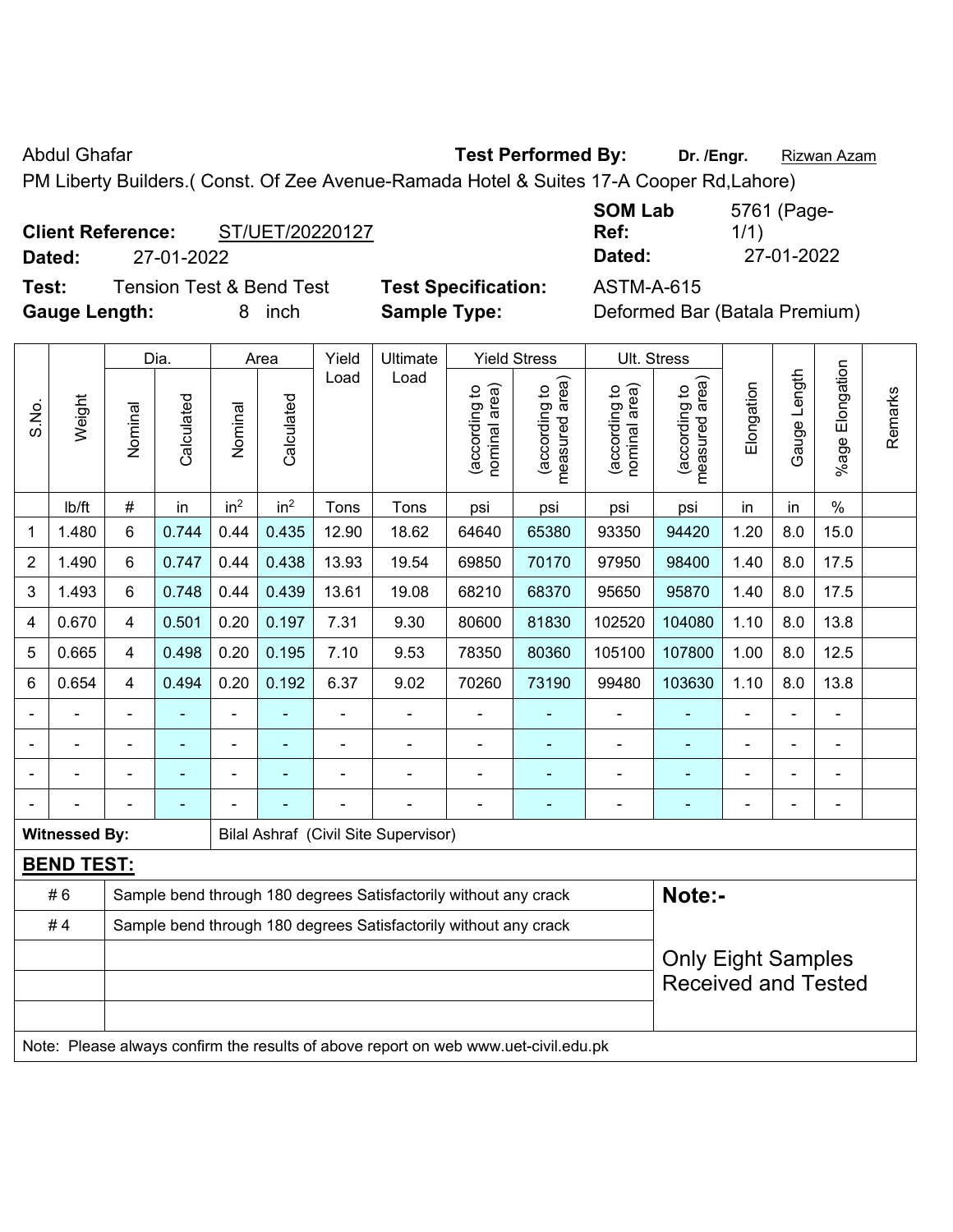Building Research Station **Test Performed By: Dr. /Engr.** S.Asad Ali Gillani Assistant Director-I,Lahore.

**Client Reference:** 154-R/154 **Dated:** 24-01-2022 **Dated:** 27-01-2022

**Test:** Tension Test & Bend Test **Test Specification:** ASTM-A-615 **Gauge Length:** 8 inch **Sample Type:** Deformed Bar

**SOM Lab Ref:**  5762 (Page-1/1)

|       |                   |         | Dia.                     |                 | Area                     | Yield          | Ultimate                                                                            |                                | <b>Yield Stress</b>                         |                                | Ult. Stress                     |                |                |                 |         |  |
|-------|-------------------|---------|--------------------------|-----------------|--------------------------|----------------|-------------------------------------------------------------------------------------|--------------------------------|---------------------------------------------|--------------------------------|---------------------------------|----------------|----------------|-----------------|---------|--|
| S.No. | Weight            | Nominal | Calculated               | Nominal         | Calculated               | Load           | Load                                                                                | (according to<br>nominal area) | (according to<br>neasured area)<br>measured | nominal area)<br>(according to | measured area)<br>(according to | Elongation     | Gauge Length   | %age Elongation | Remarks |  |
|       | Ib/ft             | $\#$    | in                       | in <sup>2</sup> | in <sup>2</sup>          | Tons           | Tons                                                                                | psi                            | psi                                         | psi                            | psi                             | in             | in             | $\%$            |         |  |
| 1     | 2.660             | 8       | 0.998                    | 0.79            | 0.782                    | 24.87          | 34.17                                                                               | 69440                          | 70150                                       | 95390                          | 96370                           | 1.30           | 8.0            | 16.3            |         |  |
| 2     | 1.486             | $\,6\,$ | 0.746                    | 0.44            | 0.437                    | 14.55          | 19.27                                                                               | 72910                          | 73420                                       | 96570                          | 97230                           | 1.20           | 8.0            | 15.0            |         |  |
| 3     | 0.665             | 4       | 0.498                    | 0.20            | 0.195                    | 6.37           | 8.56                                                                                | 70260                          | 72060                                       | 94420                          | 96850                           | 1.10           | 8.0            | 13.8            |         |  |
|       |                   | ä,      | ä,                       | $\blacksquare$  |                          | $\blacksquare$ | $\frac{1}{2}$                                                                       | ä,                             | $\blacksquare$                              | $\qquad \qquad \blacksquare$   | $\blacksquare$                  | ä,             | $\blacksquare$ | $\blacksquare$  |         |  |
|       | ٠                 | ÷       | ÷                        | ÷,              | $\blacksquare$           | $\blacksquare$ | $\frac{1}{2}$                                                                       | $\blacksquare$                 | $\blacksquare$                              | $\overline{\phantom{a}}$       | $\blacksquare$                  | ÷              | $\blacksquare$ | $\blacksquare$  |         |  |
|       |                   | ÷,      | ä,                       | ÷,              | $\overline{\phantom{a}}$ | ÷,             | ä,                                                                                  | $\blacksquare$                 | $\blacksquare$                              | ÷,                             | $\blacksquare$                  | L,             | ä,             | $\blacksquare$  |         |  |
|       |                   |         | ÷                        | $\blacksquare$  |                          |                | $\blacksquare$                                                                      |                                | $\blacksquare$                              | ÷                              | $\blacksquare$                  | $\blacksquare$ |                |                 |         |  |
|       |                   |         |                          |                 |                          |                | $\blacksquare$                                                                      |                                |                                             | ÷                              |                                 |                |                |                 |         |  |
|       |                   |         | $\blacksquare$           | $\blacksquare$  |                          |                | $\blacksquare$                                                                      |                                |                                             | ÷                              | -                               |                | $\blacksquare$ | $\blacksquare$  |         |  |
|       |                   | ٠       | $\overline{\phantom{0}}$ | $\blacksquare$  | $\overline{\phantom{a}}$ | Ē              | $\overline{\phantom{a}}$                                                            | $\blacksquare$                 | $\overline{\phantom{a}}$                    | $\qquad \qquad \blacksquare$   | ۰                               | ۰              | $\blacksquare$ | $\blacksquare$  |         |  |
|       |                   |         |                          |                 |                          |                |                                                                                     |                                |                                             |                                |                                 |                |                |                 |         |  |
|       | <b>BEND TEST:</b> |         |                          |                 |                          |                |                                                                                     |                                |                                             |                                |                                 |                |                |                 |         |  |
|       | #8                |         |                          |                 |                          |                | Sample bend through 180 degrees Satisfactorily without any crack                    |                                |                                             |                                | Note:-                          |                |                |                 |         |  |
|       | #6                |         |                          |                 |                          |                | Sample bend through 180 degrees Satisfactorily without any crack                    |                                |                                             |                                |                                 |                |                |                 |         |  |
|       | #4                |         |                          |                 |                          |                | Sample bend through 180 degrees Satisfactorily without any crack                    |                                |                                             |                                | <b>Only Six Samples</b>         |                |                |                 |         |  |
|       |                   |         |                          |                 |                          |                |                                                                                     |                                |                                             |                                | <b>Received and Tested</b>      |                |                |                 |         |  |
|       |                   |         |                          |                 |                          |                |                                                                                     |                                |                                             |                                |                                 |                |                |                 |         |  |
|       |                   |         |                          |                 |                          |                | Note: Please always confirm the results of above report on web www.uet-civil.edu.pk |                                |                                             |                                |                                 |                |                |                 |         |  |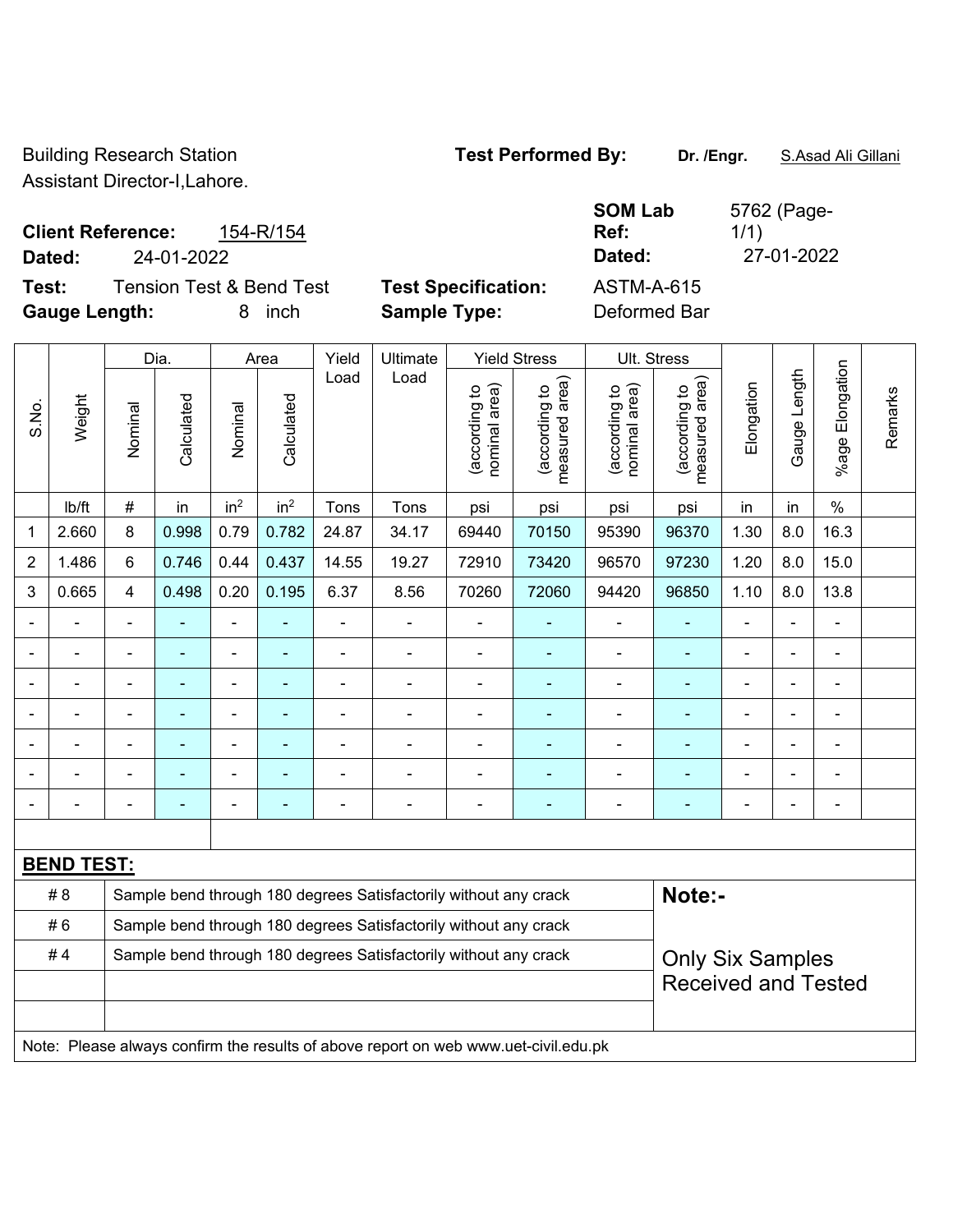Syed Abul Jabbar **Test Performed By:** Dr. /Engr. **Asad Ali Gillani** Company of Test Performed By:

GM Engg. Cotton Web Ltd.Lahore.(New Office Building Lot #2)

**Client Reference:** Nil

**Test:** Tension Test & Bend Test **Test Specification:** ASTM-A-615 **Gauge Length:** 8 inch **Sample Type:** Deformed Bar (FF Steel)

**SOM Lab Ref:**  5763 (Page-1/1) **Dated:** 25-01-2022 **Dated:** 27-01-2022

|                |                   |                | Dia.           |                 | Area                     | Yield | Ultimate                                                                            |                                | <b>Yield Stress</b>             |                                | Ult. Stress                     |            |              |                           |         |
|----------------|-------------------|----------------|----------------|-----------------|--------------------------|-------|-------------------------------------------------------------------------------------|--------------------------------|---------------------------------|--------------------------------|---------------------------------|------------|--------------|---------------------------|---------|
| S.No.          | Weight            | Nominal        | Calculated     | Nominal         | Calculated               | Load  | Load                                                                                | nominal area)<br>(according to | (according to<br>measured area) | nominal area)<br>(according to | measured area)<br>(according to | Elongation | Gauge Length | Elongation<br>$%$ age $ $ | Remarks |
|                | lb/ft             | $\#$           | in             | in <sup>2</sup> | in <sup>2</sup>          | Tons  | Tons                                                                                | psi                            | psi                             | psi                            | psi                             | in         | in           | $\frac{0}{0}$             |         |
| $\mathbf{1}$   | 2.565             | 8              | 0.980          | 0.79            | 0.754                    | 24.57 | 34.91                                                                               | 68590                          | 71860                           | 97470                          | 102120                          | 1.30       | 8.0          | 16.3                      |         |
| $\overline{2}$ | 2.585             | 8              | 0.984          | 0.79            | 0.760                    | 24.79 | 35.32                                                                               | 69210                          | 71940                           | 98610                          | 102500                          | 1.30       | 8.0          | 16.3                      |         |
| 3              | 1.493             | 6              | 0.748          | 0.44            | 0.439                    | 14.09 | 19.29                                                                               | 70620                          | 70780                           | 96670                          | 96890                           | 1.30       | 8.0          | 16.3                      |         |
| 4              | 1.494             | 6              | 0.748          | 0.44            | 0.439                    | 14.09 | 19.32                                                                               | 70620                          | 70780                           | 96830                          | 97050                           | 1.30       | 8.0          | 16.3                      |         |
| 5              | 0.699             | $\overline{4}$ | 0.511          | 0.20            | 0.205                    | 8.84  | 11.16                                                                               | 97460                          | 95080                           | 123090                         | 120090                          | 1.00       | 8.0          | 12.5                      |         |
| 6              | 0.699             | $\overline{4}$ | 0.511          | 0.20            | 0.205                    | 8.84  | 11.11                                                                               | 97460                          | 95080                           | 122530                         | 119540                          | 1.10       | 8.0          | 13.8                      |         |
|                |                   | $\blacksquare$ | $\blacksquare$ | ÷,              | $\blacksquare$           | ä,    | ä,                                                                                  | ÷,                             | $\blacksquare$                  | $\blacksquare$                 |                                 | ÷,         | ÷,           | L,                        |         |
|                |                   |                | $\blacksquare$ | $\blacksquare$  |                          |       |                                                                                     | $\overline{\phantom{0}}$       |                                 |                                |                                 |            |              | $\blacksquare$            |         |
|                |                   |                |                | Ē,              |                          |       |                                                                                     |                                |                                 | $\blacksquare$                 |                                 |            |              |                           |         |
|                |                   |                | ÷              | $\blacksquare$  | $\overline{\phantom{a}}$ | Ē,    | $\overline{\phantom{a}}$                                                            | ÷                              | $\blacksquare$                  | $\blacksquare$                 |                                 | ÷          | ۰            | $\overline{a}$            |         |
|                |                   |                |                |                 |                          |       |                                                                                     |                                |                                 |                                |                                 |            |              |                           |         |
|                | <b>BEND TEST:</b> |                |                |                 |                          |       |                                                                                     |                                |                                 |                                |                                 |            |              |                           |         |
|                | # 8               |                |                |                 |                          |       | Sample bend through 180 degrees Satisfactorily without any crack                    |                                |                                 |                                | Note:-                          |            |              |                           |         |
|                | #6                |                |                |                 |                          |       | Sample bend through 180 degrees Satisfactorily without any crack                    |                                |                                 |                                |                                 |            |              |                           |         |
|                | #4                |                |                |                 |                          |       | Sample bend through 180 degrees Satisfactorily without any crack                    |                                |                                 |                                | <b>Only Nine Samples</b>        |            |              |                           |         |
|                |                   |                |                |                 |                          |       |                                                                                     |                                |                                 |                                | <b>Received and Tested</b>      |            |              |                           |         |
|                |                   |                |                |                 |                          |       |                                                                                     |                                |                                 |                                |                                 |            |              |                           |         |
|                |                   |                |                |                 |                          |       | Note: Please always confirm the results of above report on web www.uet-civil.edu.pk |                                |                                 |                                |                                 |            |              |                           |         |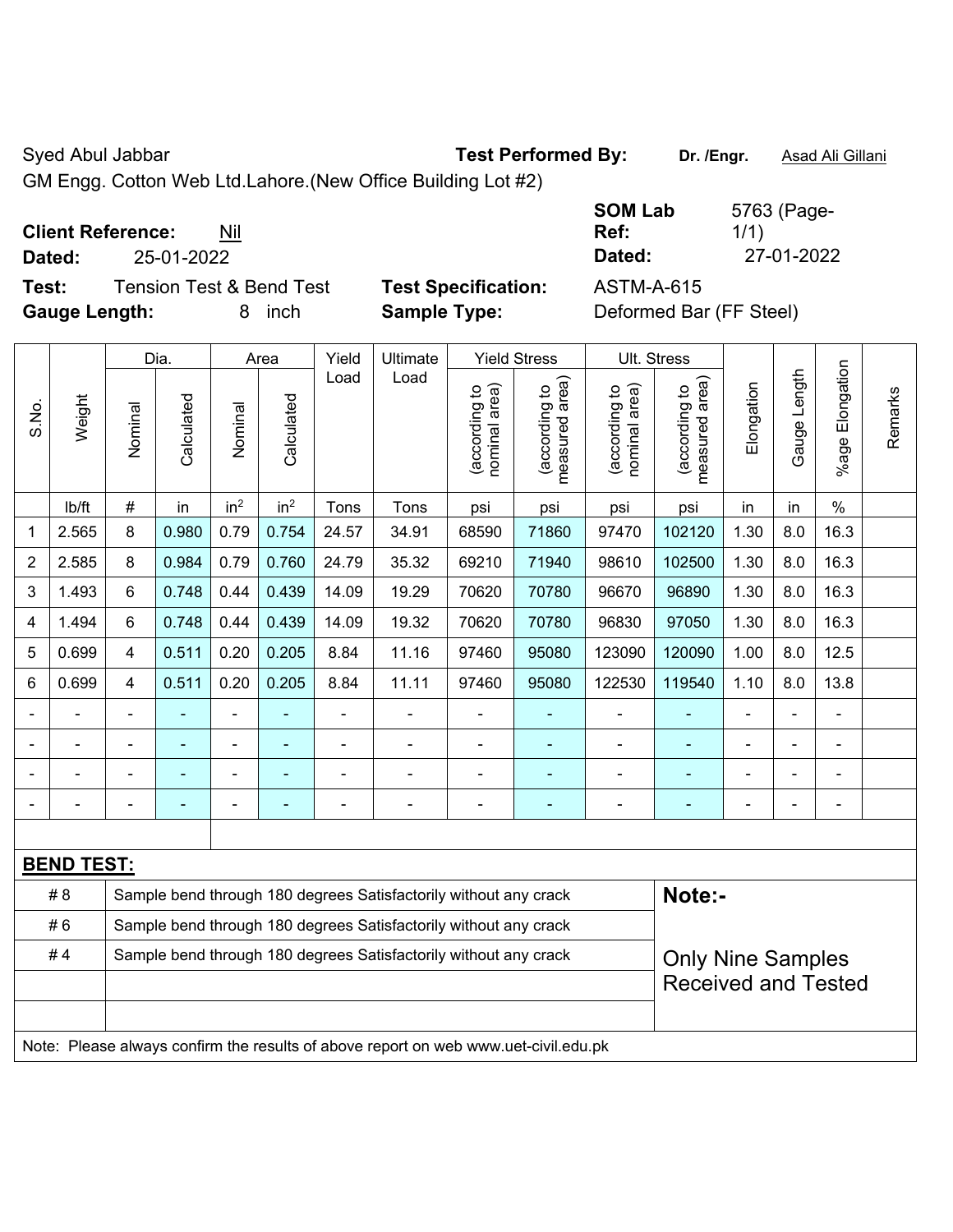Muhammad Danish **Test Performed By:** Dr. /Engr. **S** Asad Gillani

Opal Deevar Developers(Const of Zameen Opal,Plot No.16,Sec.-A,Land Breeze Housing Society,Lhr)

| <b>Client Reference:</b><br>ZD/ZO/L/043<br>26-01-2022<br>Dated: |                            | <b>SOM Lab</b><br>Ref:<br>Dated: | 5764 (Page-<br>1/1)<br>27-01-2022 |
|-----------------------------------------------------------------|----------------------------|----------------------------------|-----------------------------------|
| Test:<br>Tension Test & Bend Test                               | <b>Test Specification:</b> | ASTM-A-615                       |                                   |
| <b>Gauge Length:</b><br>inch<br>8                               | <b>Sample Type:</b>        | Deformed Bar                     |                                   |

|                          |                   |                          | Dia.           |                          | Area                     | Yield          | Ultimate                                                                            |                                | <b>Yield Stress</b>             |                                | Ult. Stress                     |                |                |                         |         |
|--------------------------|-------------------|--------------------------|----------------|--------------------------|--------------------------|----------------|-------------------------------------------------------------------------------------|--------------------------------|---------------------------------|--------------------------------|---------------------------------|----------------|----------------|-------------------------|---------|
| S.No.                    | Weight            | Nominal                  | Calculated     | Nominal                  | Calculated               | Load           | Load                                                                                | nominal area)<br>(according to | (according to<br>measured area) | nominal area)<br>(according to | measured area)<br>(according to | Elongation     | Gauge Length   | Elongation<br>$%$ age I | Remarks |
|                          | lb/ft             | $\#$                     | in             | in <sup>2</sup>          | in <sup>2</sup>          | Tons           | Tons                                                                                | psi                            | psi                             | psi                            | psi                             | in             | in             | $\%$                    |         |
| 1                        | 0.665             | $\overline{\mathbf{4}}$  | 0.498          | 0.20                     | 0.195                    | 6.93           | 9.96                                                                                | 76440                          | 78400                           | 109820                         | 112640                          | 1.20           | 8.0            | 15.0                    |         |
| $\overline{2}$           | 0.663             | 4                        | 0.498          | 0.20                     | 0.195                    | 6.95           | 9.94                                                                                | 76660                          | 78630                           | 109600                         | 112410                          | 1.20           | 8.0            | 15.0                    |         |
| $\blacksquare$           | ä,                | $\blacksquare$           | $\blacksquare$ | $\blacksquare$           | ÷,                       | $\blacksquare$ | $\blacksquare$                                                                      | $\blacksquare$                 | $\overline{\phantom{a}}$        | $\blacksquare$                 | ÷                               | $\blacksquare$ | ÷,             | $\blacksquare$          |         |
| $\overline{\phantom{0}}$ | ä,                | $\blacksquare$           | $\blacksquare$ | $\overline{a}$           | $\blacksquare$           | ä,             | $\blacksquare$                                                                      | $\blacksquare$                 | $\blacksquare$                  | $\blacksquare$                 | ÷                               | $\blacksquare$ | ÷,             | $\blacksquare$          |         |
| $\blacksquare$           | ÷,                | $\overline{\phantom{a}}$ | $\blacksquare$ | $\blacksquare$           | $\blacksquare$           | ä,             | $\blacksquare$                                                                      | $\blacksquare$                 | $\blacksquare$                  | $\blacksquare$                 | ÷                               | $\blacksquare$ | $\blacksquare$ | $\blacksquare$          |         |
| $\blacksquare$           | ä,                | $\blacksquare$           | $\blacksquare$ | $\overline{\phantom{0}}$ | $\blacksquare$           | $\blacksquare$ | $\blacksquare$                                                                      | $\blacksquare$                 | $\blacksquare$                  | $\blacksquare$                 | ÷                               | $\blacksquare$ | ÷,             | $\blacksquare$          |         |
|                          | $\blacksquare$    | ä,                       | $\blacksquare$ | ÷,                       | ÷                        | Ē,             | $\blacksquare$                                                                      | $\blacksquare$                 | $\blacksquare$                  | ÷                              | ٠                               | ä,             | $\blacksquare$ | $\blacksquare$          |         |
|                          |                   |                          | $\blacksquare$ | $\blacksquare$           | $\overline{\phantom{a}}$ |                |                                                                                     |                                | $\blacksquare$                  | $\blacksquare$                 |                                 |                | $\blacksquare$ | $\blacksquare$          |         |
|                          | $\blacksquare$    |                          |                | ÷                        |                          |                | $\blacksquare$                                                                      | $\blacksquare$                 | $\overline{\phantom{a}}$        | L,                             |                                 |                |                | $\blacksquare$          |         |
| $\overline{\phantom{0}}$ | $\blacksquare$    | $\blacksquare$           | $\blacksquare$ | ÷                        | ٠                        | ٠              | $\blacksquare$                                                                      | $\blacksquare$                 | $\overline{\phantom{a}}$        | ۳                              | ۰                               | $\blacksquare$ | ÷              | $\overline{a}$          |         |
|                          |                   |                          |                |                          |                          |                |                                                                                     |                                |                                 |                                |                                 |                |                |                         |         |
|                          | <b>BEND TEST:</b> |                          |                |                          |                          |                |                                                                                     |                                |                                 |                                |                                 |                |                |                         |         |
|                          | #4                |                          |                |                          |                          |                | Sample bend through 180 degrees Satisfactorily without any crack                    |                                |                                 |                                | Note:-                          |                |                |                         |         |
|                          |                   |                          |                |                          |                          |                |                                                                                     |                                |                                 |                                |                                 |                |                |                         |         |
|                          |                   |                          |                |                          |                          |                |                                                                                     |                                |                                 |                                | <b>Only Three Samples</b>       |                |                |                         |         |
|                          |                   |                          |                |                          |                          |                |                                                                                     |                                |                                 |                                | <b>Received and Tested</b>      |                |                |                         |         |
|                          |                   |                          |                |                          |                          |                |                                                                                     |                                |                                 |                                |                                 |                |                |                         |         |
|                          |                   |                          |                |                          |                          |                | Note: Please always confirm the results of above report on web www.uet-civil.edu.pk |                                |                                 |                                |                                 |                |                |                         |         |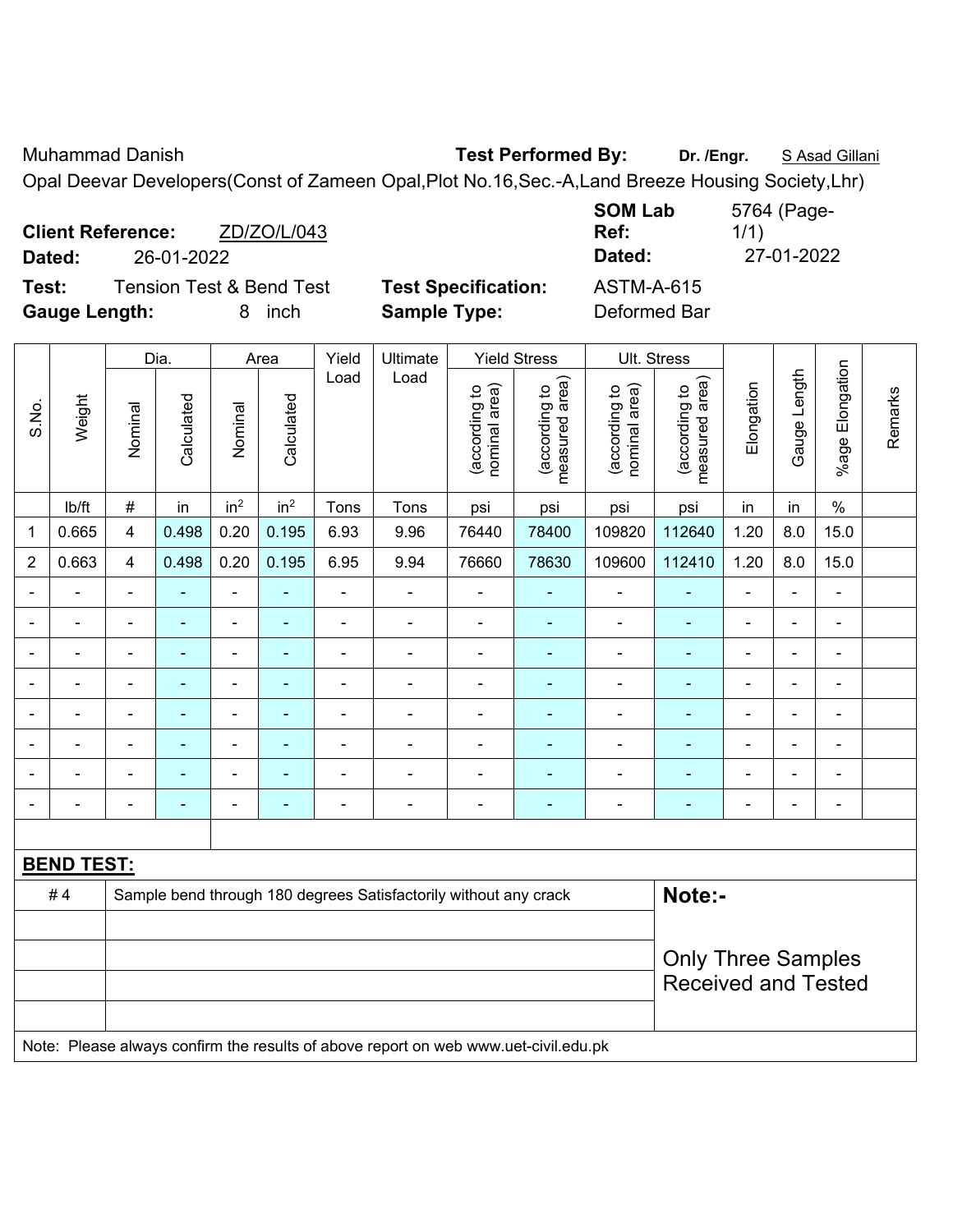M. Saleem **Test Performed By:** Dr. /Engr. **SAsad Ali Gillani** 

Construction Company Engrs & Contractors, Sheikhupura.

| <b>Client Reference:</b><br>Nil<br>27-01-2022<br>Dated:                                   |                                                   | <b>SOM Lab</b><br>Ref:<br>Dated:  | 5767 (Page-<br>1/1)<br>27-01-2022 |
|-------------------------------------------------------------------------------------------|---------------------------------------------------|-----------------------------------|-----------------------------------|
| <b>Tension Test &amp; Bend Test</b><br>Test:<br><b>Gauge Length:</b><br><i>inch</i><br>8. | <b>Test Specification:</b><br><b>Sample Type:</b> | <b>ASTM-A-615</b><br>Deformed Bar |                                   |

|                |                   |                                                                            | Dia.           |                              | Area                     | Yield          | Ultimate                                                                            |                                | <b>Yield Stress</b>             |                                | Ult. Stress                                            |                |                |                          |         |
|----------------|-------------------|----------------------------------------------------------------------------|----------------|------------------------------|--------------------------|----------------|-------------------------------------------------------------------------------------|--------------------------------|---------------------------------|--------------------------------|--------------------------------------------------------|----------------|----------------|--------------------------|---------|
| S.No.          | Weight            | Nominal                                                                    | Calculated     | Nominal                      | Calculated               | Load           | Load                                                                                | nominal area)<br>(according to | (according to<br>measured area) | nominal area)<br>(according to | (according to<br>measured area)                        | Elongation     | Gauge Length   | Elongation<br>$%$ age I  | Remarks |
|                | lb/ft             | $\#$                                                                       | in             | in <sup>2</sup>              | in <sup>2</sup>          | Tons           | Tons                                                                                | psi                            | psi                             | psi                            | psi                                                    | in             | in             | $\%$                     |         |
| 1              | 2.662             | 8                                                                          | 0.998          | 0.79                         | 0.782                    | 24.77          | 33.74                                                                               | 69160                          | 69860                           | 94200                          | 95160                                                  | 1.50           | 8.0            | 18.8                     |         |
| $\overline{2}$ | 0.664             | $\overline{4}$                                                             | 0.498          | 0.20                         | 0.195                    | 6.73           | 8.66                                                                                | 74190                          | 76090                           | 95550                          | 98000                                                  | 1.50           | 8.0            | 18.8                     |         |
| $\blacksquare$ | $\blacksquare$    | $\blacksquare$                                                             | $\blacksquare$ | ÷,                           | ÷,                       | ÷,             | ÷                                                                                   | $\blacksquare$                 | $\blacksquare$                  | $\overline{\phantom{a}}$       | ä,                                                     | $\blacksquare$ | ÷,             | $\blacksquare$           |         |
|                | $\overline{a}$    | $\blacksquare$                                                             | $\blacksquare$ | ÷,                           | ٠                        | $\blacksquare$ | ÷                                                                                   | $\blacksquare$                 | $\blacksquare$                  | $\overline{\phantom{a}}$       | ٠                                                      | $\blacksquare$ | ÷,             | $\blacksquare$           |         |
|                | $\blacksquare$    | $\blacksquare$                                                             | ٠              | $\qquad \qquad \blacksquare$ | $\blacksquare$           | $\blacksquare$ | $\blacksquare$                                                                      | $\overline{\phantom{a}}$       | $\blacksquare$                  | $\blacksquare$                 | $\blacksquare$                                         | $\blacksquare$ | ä,             | $\blacksquare$           |         |
|                |                   | $\blacksquare$                                                             |                | $\blacksquare$               | $\blacksquare$           |                |                                                                                     | $\blacksquare$                 | ۰                               | $\blacksquare$                 |                                                        |                | $\blacksquare$ | Ē,                       |         |
|                |                   |                                                                            | $\blacksquare$ | $\blacksquare$               |                          |                |                                                                                     | $\overline{\phantom{0}}$       | $\overline{a}$                  | $\overline{\phantom{0}}$       | $\blacksquare$                                         |                | ۰              | $\blacksquare$           |         |
|                |                   | $\blacksquare$                                                             |                | $\blacksquare$               |                          |                |                                                                                     | $\blacksquare$                 | $\blacksquare$                  | $\blacksquare$                 |                                                        | $\blacksquare$ | $\blacksquare$ | $\blacksquare$           |         |
|                |                   | $\blacksquare$                                                             | $\blacksquare$ | $\overline{\phantom{0}}$     |                          |                |                                                                                     | $\overline{\phantom{0}}$       | ۰                               |                                |                                                        | Ē,             | ÷              | $\blacksquare$           |         |
| $\blacksquare$ |                   | $\blacksquare$                                                             | $\blacksquare$ | $\blacksquare$               | $\overline{\phantom{0}}$ | $\blacksquare$ | $\blacksquare$                                                                      | $\blacksquare$                 | $\blacksquare$                  | $\overline{\phantom{0}}$       | $\blacksquare$                                         | $\blacksquare$ | ÷,             | $\overline{\phantom{a}}$ |         |
|                |                   |                                                                            |                |                              |                          |                |                                                                                     |                                |                                 |                                |                                                        |                |                |                          |         |
|                | <b>BEND TEST:</b> |                                                                            |                |                              |                          |                |                                                                                     |                                |                                 |                                |                                                        |                |                |                          |         |
|                | # 8               | Note:-<br>Sample bend through 180 degrees Satisfactorily without any crack |                |                              |                          |                |                                                                                     |                                |                                 |                                |                                                        |                |                |                          |         |
|                | #4                |                                                                            |                |                              |                          |                | Sample bend through 180 degrees Satisfactorily without any crack                    |                                |                                 |                                |                                                        |                |                |                          |         |
|                |                   |                                                                            |                |                              |                          |                |                                                                                     |                                |                                 |                                | <b>Only Four Samples</b><br><b>Received and Tested</b> |                |                |                          |         |
|                |                   |                                                                            |                |                              |                          |                | Note: Please always confirm the results of above report on web www.uet-civil.edu.pk |                                |                                 |                                |                                                        |                |                |                          |         |